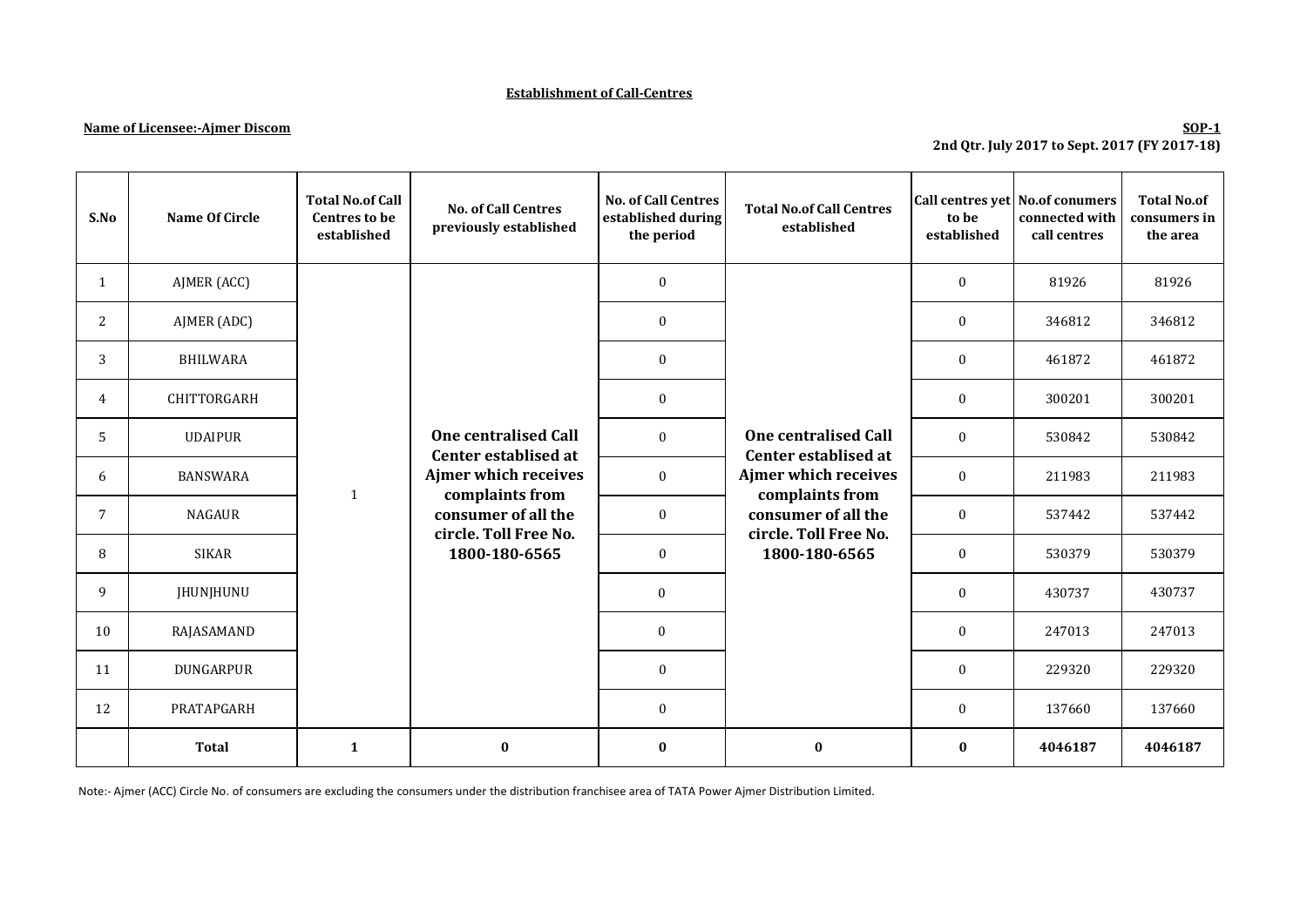#### **Redressal of Consumer Complaints**

#### **Name of Licensee- Ajmer Discom**

**SOP-2 2nd Quarter July 2017 to Sept. 2017 (2017-18)**

|       | <b>A. Consumer Satisfaction</b> |                                                                                |                               |                              |                            |                             |                     |                          |                                  |                       |                               |                     |
|-------|---------------------------------|--------------------------------------------------------------------------------|-------------------------------|------------------------------|----------------------------|-----------------------------|---------------------|--------------------------|----------------------------------|-----------------------|-------------------------------|---------------------|
| S. No | Ref no. of<br>$Sch.-1$          | <b>SOP Parameters</b>                                                          | Complaints<br>brought forward | Received<br>during<br>period | <b>Total</b><br>complaints | <b>Redressed in</b><br>time | Redressal in<br>(%) | Redressed<br>beyond time | Total<br>complaints<br>redressed | complaints<br>pending | <b>Total Redressal</b><br>(%) | <b>Target fixed</b> |
|       | 2                               | 3                                                                              | $\overline{4}$                | 5                            | 6                          | $\overline{7}$              | 8                   | 9                        | 10                               | 11                    | 12                            | 13                  |
|       |                                 | NO current complaint                                                           | 105                           | 25634                        | 25739                      | 23882                       | 92.79               | 1620                     | 25502                            | 237                   | 99.08                         | 95%                 |
|       | 1.2                             | Overhead Line/Cable breakdowns                                                 | 27                            | 1571                         | 1598                       | 1507                        | 94.31               | 50                       | 1557                             | 41                    | 97.43                         | 90%                 |
| 3     | 1.3                             | Under ground cable break down                                                  | 6                             | 214                          | 220                        | 212                         | 96.36               | $\overline{2}$           | 214                              | 6                     | 97.27                         | 90%                 |
|       | 1.4                             | <b>Transformer Failure</b>                                                     | $\overline{2}$                | 7283                         | 7285                       | 7266                        | 99.74               | 19                       | 7285                             | $\Omega$              | 100.00                        | 90%                 |
| 5.    | 1.5                             | Scheduled outage                                                               | 2                             | 130                          | 132                        | 131                         | 99.24               |                          | 132                              | $\Omega$              | 100.00                        | 90%                 |
|       | 2.1                             | Voltage variation                                                              | 2                             | 480                          | 482                        | 469                         | 97.30               | 9                        | 478                              |                       | 99.17                         | 90%                 |
|       | 3.1                             | Testing of meter                                                               | 17                            | 1933                         | 1950                       | 1883                        | 96.56               | 45                       | 1928                             | 22                    | 98.87                         | 90%                 |
| 8     | 3.2                             | Replacement of stopped/defective Meter                                         | 177                           | 44263                        | 44440                      | 43010                       | 96.78               | 1403                     | 44413                            | 27                    | 99.94                         | 90%                 |
| 9     | 3.2                             | NO current complaint due to Meter                                              | 13                            | 6832                         | 6845                       | 6795                        | 99.27               | 39                       | 6834                             | 11                    | 99.84                         | 90%                 |
| 10    |                                 | Demand note                                                                    | 2                             | 20742                        | 20744                      | 20735                       | 99.96               | 5                        | 20740                            |                       | 99.98                         | 90%                 |
| 11    | 4.2                             | shifting of meter                                                              | $\overline{4}$                | 223                          | 227                        | 215                         | 94.71               | $\overline{7}$           | 222                              | 5                     | 97.80                         | 90%                 |
| 12    | 4.3                             | shifting of service line                                                       | $\boldsymbol{\Lambda}$        | 206                          | 210                        | 199                         | 94.76               | 6                        | 205                              | 5                     | 97.62                         | 90%                 |
| 13    | 5.1                             | Release of new connection/additional power                                     | 24                            | 21925                        | 21949                      | 21254                       | 96.83               | 671                      | 21925                            | 24                    | 99.89                         | 90%                 |
| 14    | 6.1                             | Transfer of ownership or change in category                                    | 2                             | 68                           | 70                         | 67                          | 95.71               |                          | 68                               | $\overline{2}$        | 97.14                         | 90%                 |
| 15    |                                 | Billing complaint resolution                                                   | 22                            | 8217                         | 8239                       | 8136                        | 98.75               | 75                       | 8211                             | 28                    | 99.66                         | 95%                 |
| 16    | 8.1                             | Disconnection of supply                                                        | 111                           | 2453                         | 2564                       | 2445                        | 95.36               | 2                        | 2447                             | 117                   | 95.44                         | 90%                 |
| 17    | 8.2                             | Issue of no dues certificate                                                   | $\mathbf{0}$                  | 20                           | 20                         | 20                          | 100.00              | $\Omega$                 | 20                               | $\Omega$              | 100.00                        | 95%                 |
| 18    | 9.1                             | Restoration of DC consumers                                                    | 13                            | 5161                         | 5174                       | 5154                        | 99.61               | $\overline{2}$           | 5156                             | 18                    | 99.65                         | 90%                 |
| 19    | 10.1                            | System reliability to avoid heavy fluctuations or short<br>circuiting of lines | 15                            | 191                          | 206                        | 195                         | 94.66               |                          | 196                              | 10                    | 95.15                         | 90%                 |
|       |                                 | Total                                                                          | 548                           | 147546                       | 148094                     | 143575                      | 96.95               | 3958                     | 147533                           | 561                   | 99.62                         |                     |

#### **B. System Reliability**

| S.No           | Ref no. of<br>$Sch.-1$ | <b>SOP Parameters</b>                                                                                                        | Actual<br>achievement (%) | <b>Target fixed</b> |
|----------------|------------------------|------------------------------------------------------------------------------------------------------------------------------|---------------------------|---------------------|
| 1              | 3.2                    | Correct meters to the total number of meters installed                                                                       | 92.49%                    | 90%                 |
| $\overline{2}$ | 3.3                    | Transformers in working condition to the total number of<br>transformer connected in service<br>1. Distribution Transformers | 94.82%                    | 90%                 |
|                |                        | 2. Power Transformers                                                                                                        | 96.29%                    | 90%                 |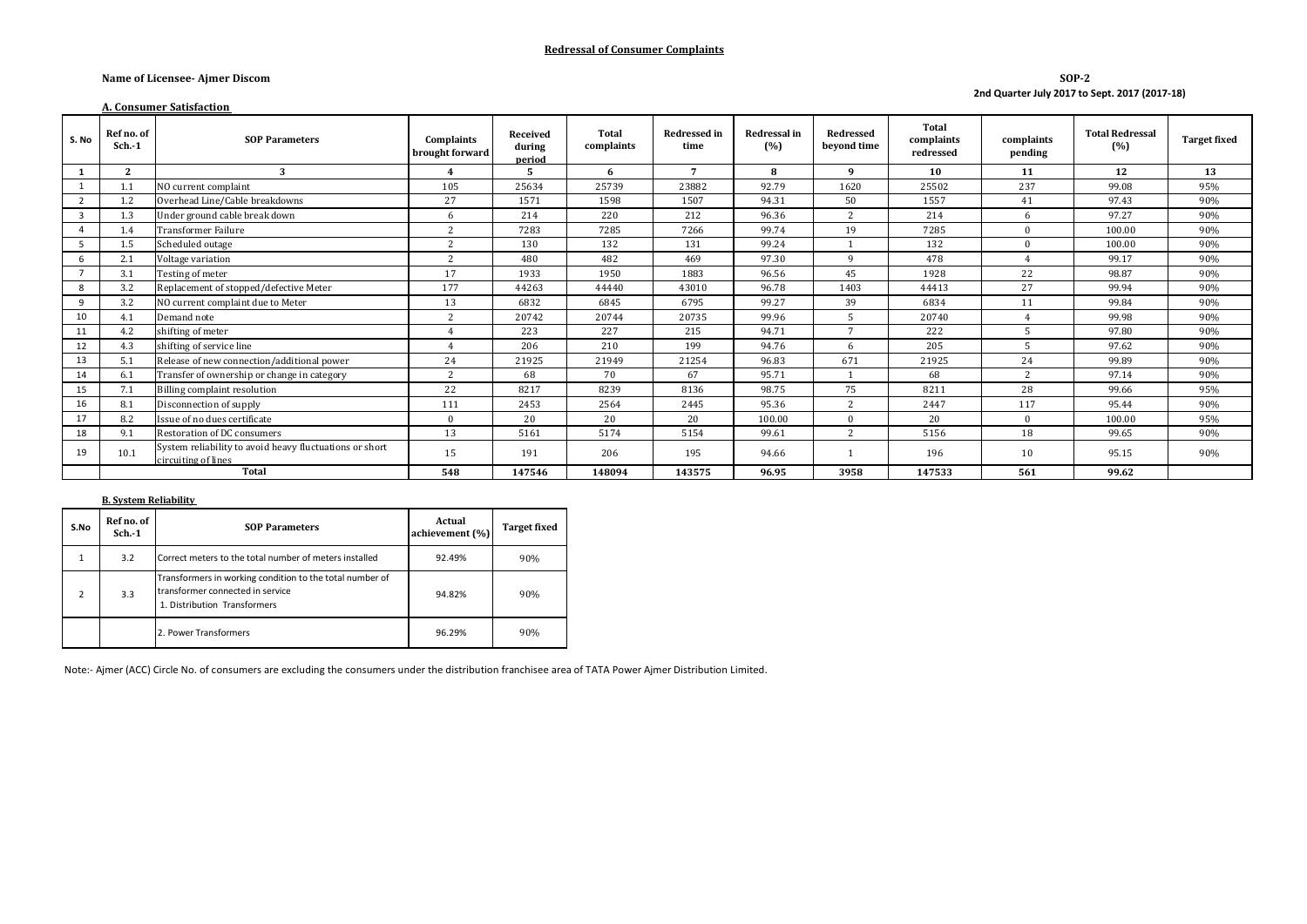## **Details of Compensation paid**

#### **Name of Licensee:-Ajmer Discom**

## **SOP-3 2nd Qtr. July 2017 to Sept. 2017 (FY 2017-18)**

| S.No.          | <b>Name of Circle</b> | <b>Total No.of</b><br>consumers in | <b>No. of Complaints</b><br>received during the | <b>Commpensation Complaints lodged</b> |                  | <b>Compensation Paid</b> |                  |
|----------------|-----------------------|------------------------------------|-------------------------------------------------|----------------------------------------|------------------|--------------------------|------------------|
|                |                       | the area                           | period                                          |                                        |                  |                          |                  |
|                |                       |                                    |                                                 | <b>No. of Consumers</b>                | Amount (Rs)      | <b>No. of Consumers</b>  | Amout (Rs)       |
| $\mathbf{1}$   | AJMER (ACC)           | 81926                              | 913                                             | $\boldsymbol{0}$                       | $\boldsymbol{0}$ | $\boldsymbol{0}$         | $\boldsymbol{0}$ |
| $\overline{2}$ | AJMER (ADC)           | 346812                             | 4888                                            | $\boldsymbol{0}$                       | $\boldsymbol{0}$ | $\boldsymbol{0}$         | $\boldsymbol{0}$ |
| 3              | <b>BHILWARA</b>       | 461872                             | 407                                             | $\mathbf{0}$                           | $\boldsymbol{0}$ | $\mathbf{0}$             | $\boldsymbol{0}$ |
| 4              | CHITTORGARH           | 300201                             | 57                                              | $\boldsymbol{0}$                       | $\boldsymbol{0}$ | $\boldsymbol{0}$         | $\boldsymbol{0}$ |
| 5              | <b>UDAIPUR</b>        | 530842                             | 11212                                           | $\boldsymbol{0}$                       | $\boldsymbol{0}$ | $\boldsymbol{0}$         | $\boldsymbol{0}$ |
| 6              | <b>BANSWARA</b>       | 211983                             | 753                                             | $\boldsymbol{0}$                       | $\boldsymbol{0}$ | $\boldsymbol{0}$         | $\boldsymbol{0}$ |
| $\overline{7}$ | <b>NAGAUR</b>         | 537442                             | 28721                                           | $\mathbf{0}$                           | $\boldsymbol{0}$ | $\mathbf{0}$             | $\boldsymbol{0}$ |
| 8              | <b>SIKAR</b>          | 530379                             | 17390                                           | $\boldsymbol{0}$                       | $\boldsymbol{0}$ | $\mathbf{0}$             | $\boldsymbol{0}$ |
| 9              | <b>JHUNJHUNU</b>      | 430737                             | 62167                                           | $\boldsymbol{0}$                       | $\boldsymbol{0}$ | $\boldsymbol{0}$         | $\boldsymbol{0}$ |
| 10             | RAJASAMAND            | 247013                             | 2597                                            | $\boldsymbol{0}$                       | $\boldsymbol{0}$ | $\boldsymbol{0}$         | $\boldsymbol{0}$ |
| 11             | DUNGARPUR             | 229320                             | 15020                                           | $\boldsymbol{0}$                       | $\boldsymbol{0}$ | $\boldsymbol{0}$         | $\boldsymbol{0}$ |
| 12             | PRATAPGARH            | 137660                             | 3421                                            | $\boldsymbol{0}$                       | $\boldsymbol{0}$ | $\boldsymbol{0}$         | $\boldsymbol{0}$ |
|                | <b>Total</b>          | 4046187                            | 147546                                          | $\bf{0}$                               | $\pmb{0}$        | $\bf{0}$                 | $\pmb{0}$        |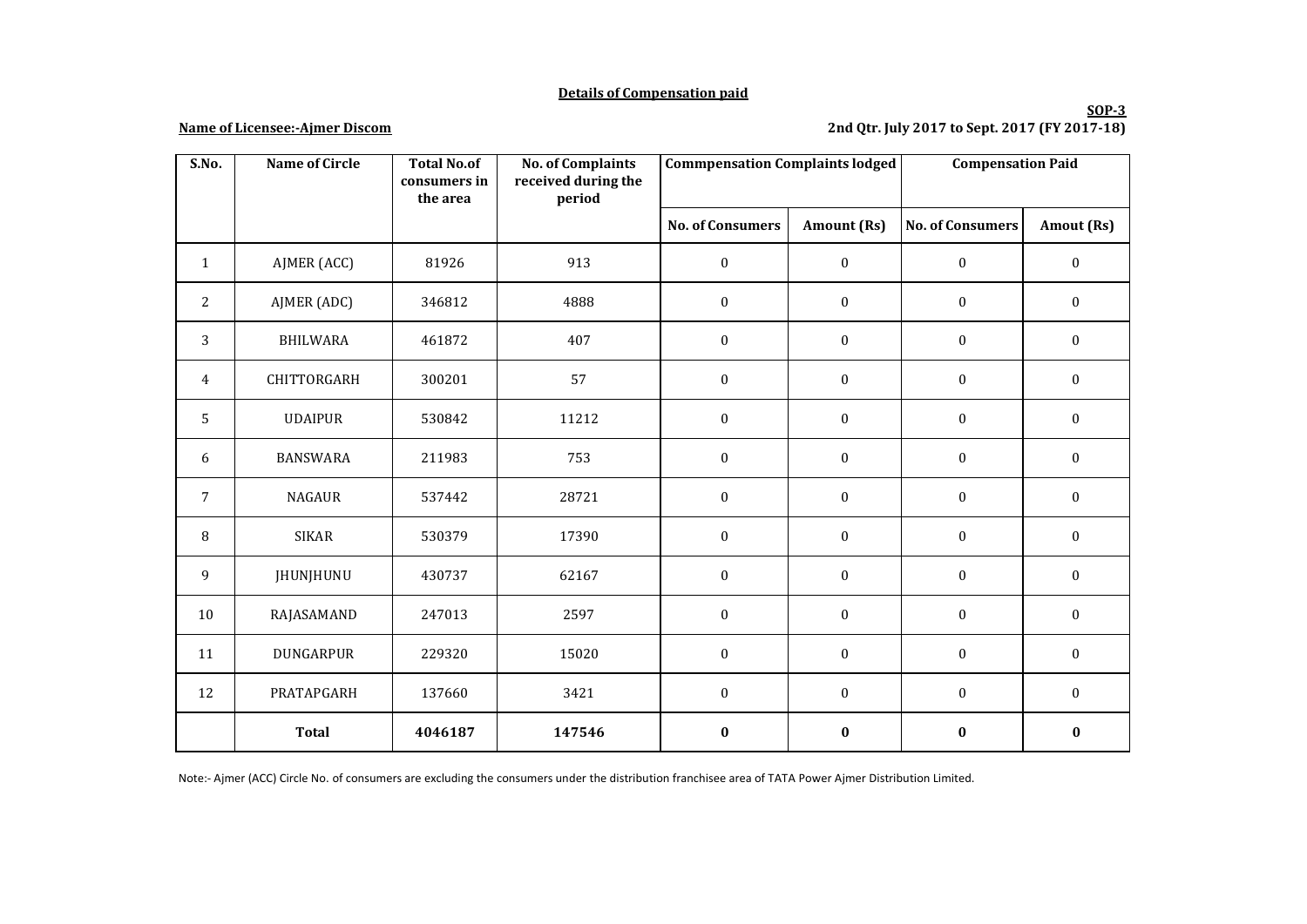# **Reliability Indices System Average interruption Frequency Index (SAIFI)**

# **Name of Licensee:-Ajmer Discom**

**SOP-4 2nd Qtr. July 2017 to Sept. 2017 (FY 2017-18)**

| S.No.          | <b>Name of Circle</b> | <b>Total number of</b><br>consumers served<br>(1) | Total number of sustained<br>interruptions to<br>consumers (2) | SAIFI = $(2) / (1)$ (Number of<br>interruptions/consumer) | Target specified by the<br>Commission |
|----------------|-----------------------|---------------------------------------------------|----------------------------------------------------------------|-----------------------------------------------------------|---------------------------------------|
| $\mathbf{1}$   | AJMER (ACC)           | 81926                                             | 244424                                                         | 2.98                                                      |                                       |
| $\overline{2}$ | AJMER (ADC)           | 346812                                            | 4016522                                                        | 11.58                                                     |                                       |
| 3              | <b>BHILWARA</b>       | 461872                                            | 1108604                                                        | 2.40                                                      |                                       |
| $\overline{4}$ | CHITTORGARH           | 300201                                            | 1691153                                                        | 5.63                                                      |                                       |
| 5              | <b>UDAIPUR</b>        | 530842                                            | 2956100                                                        | 5.57                                                      |                                       |
| 6              | <b>BANSWARA</b>       | 211983                                            | 155687                                                         | 0.73                                                      |                                       |
| $\overline{7}$ | <b>NAGAUR</b>         | 537442                                            | 1147561                                                        | 2.14                                                      |                                       |
| 8              | <b>SIKAR</b>          | 530379                                            | 5964056                                                        | 11.24                                                     |                                       |
| 9              | JHUNJHUNU             | 430737                                            | 2967620                                                        | 6.89                                                      |                                       |
| 10             | RAJASAMAND            | 247013                                            | 1037723                                                        | 4.20                                                      |                                       |
| 11             | <b>DUNGARPUR</b>      | 229320                                            | 1305905                                                        | 5.69                                                      |                                       |
| 12             | PRATAPGARH            | 137660                                            | 595987                                                         | 4.33                                                      |                                       |
|                | <b>Total</b>          | 4046187                                           | 23191342                                                       | 5.73                                                      |                                       |